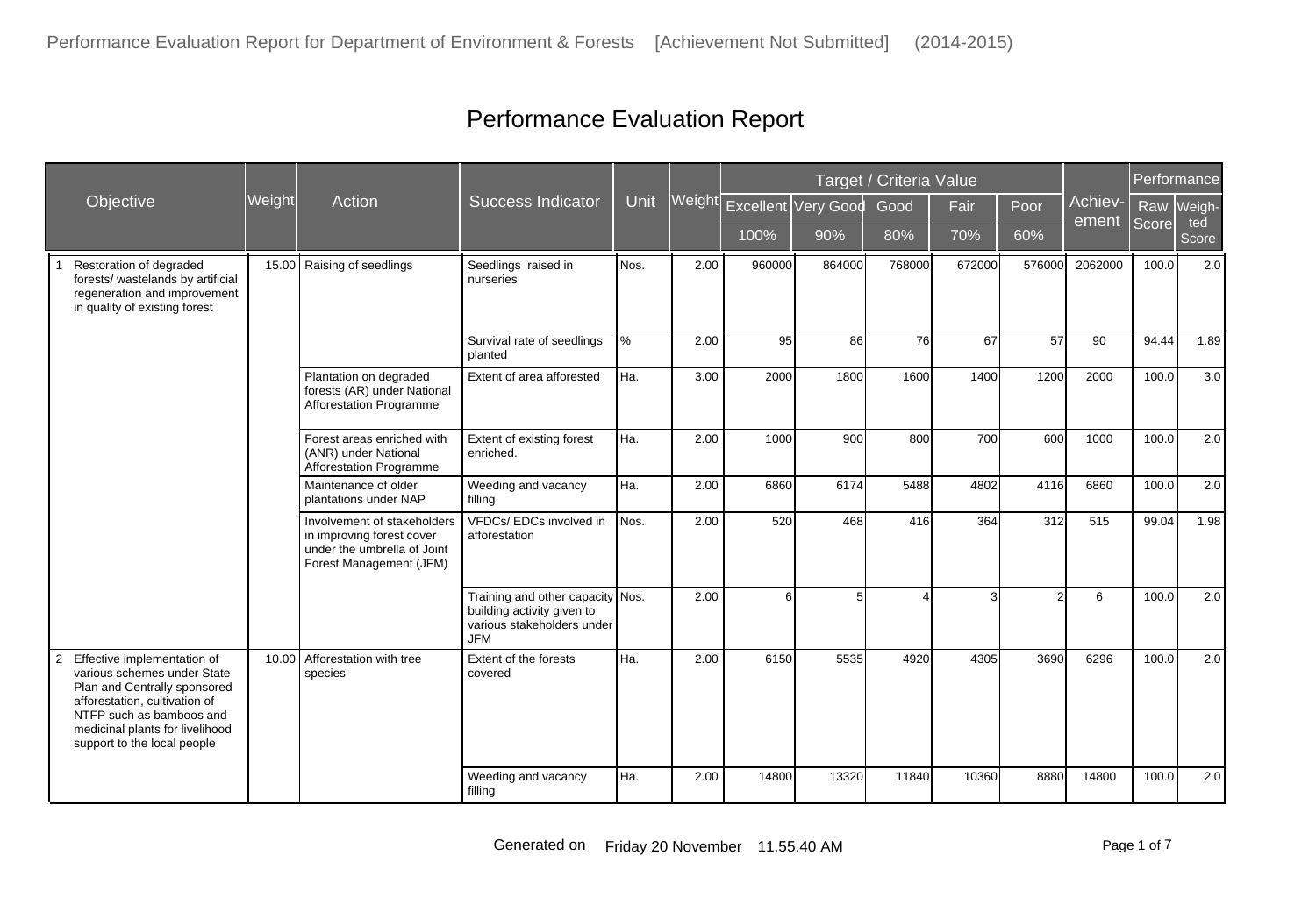|                                                                                                               |        |                                                            |                                                                 |             |      |                            |                | Target / Criteria Value |                |                |                  |       | Performance  |
|---------------------------------------------------------------------------------------------------------------|--------|------------------------------------------------------------|-----------------------------------------------------------------|-------------|------|----------------------------|----------------|-------------------------|----------------|----------------|------------------|-------|--------------|
| Objective                                                                                                     | Weight | Action                                                     | <b>Success Indicator</b>                                        | <b>Unit</b> |      | Weight Excellent Very Good |                | Good                    | Fair           | Poor           | Achiev-<br>ement |       | Raw Weigh-   |
|                                                                                                               |        |                                                            |                                                                 |             |      | 100%                       | 90%            | 80%                     | 70%            | 60%            |                  | Score | ted<br>Score |
|                                                                                                               |        | Afforestation with bamboo<br>species                       | Extent of area afforested<br>inside forest area                 | Iнa.        | 2.00 | 1600                       | 1440           | 1280                    | 1120           | 960            | 1700             | 100.0 | 2.0          |
|                                                                                                               |        |                                                            | Extent of older plantation<br>maintained                        | Ha.         | 1.00 | 9300                       | 8370           | 7440                    | 6510           | 5580           | 9300             | 100.0 | 1.0          |
|                                                                                                               |        |                                                            | Enrichment of bamboo<br>area outside forest                     | Ha.         | 1.00 | 1000                       | 900            | 800                     | 700            | 600            | 1200             | 100.0 | 1.0          |
|                                                                                                               |        |                                                            | VFDCs involved in<br>afforestation activity under<br><b>NBM</b> | Nos.        | 1.00 | 130                        | 117            | 104                     | 91             | 78             | 130              | 100.0 | 1.0          |
|                                                                                                               |        | Forest areas covered with<br>medicinal plants              | Medicinal plantation<br>maintained                              | Ha.         | 1.00 | 1220                       | 1098           | 976                     | 854            | 732            | 1220             | 100.0 | 1.0          |
| Protection of forests from fire,<br>3<br>encroachment and other biotic<br>interferences.                      |        | 6.00 Creation of fire line                                 | Length created                                                  | Km.         | 2.00 | 300                        | 270            | 240                     | 210            | 180            | 670              | 100.0 | 2.0          |
|                                                                                                               |        | Maintenance of fire line                                   | Length maintained                                               | Km.         | 1.00 | 300                        | 270            | 240                     | 210            | 180            | 470              | 100.0 | 1.0          |
|                                                                                                               |        | Engagement of firewatchers                                 | Labourers engaged                                               | Nos.        | 1.00 | 700                        | 630            | 560                     | 490            | 420            | 454              | 64.86 | 0.65         |
|                                                                                                               |        | Patrolling in forest areas                                 | Ranges covered by<br><b>Protection Division</b>                 | Nos.        | 2.00 | 10 <sup>1</sup>            | 9              | 8                       |                | 6              | 21               | 100.0 | 2.0          |
| Strengthening of<br>infrastructure, Research and<br>Extension support for effective<br>management of forests. | 8.00   | <b>Construction of Residential</b><br>and office buildings | <b>Buildings constructed</b>                                    | Nos.        | 2.00 | 40                         | 36             | 32                      | 28             | 24             | 39               | 97.5  | 1.95         |
|                                                                                                               |        | Publication of<br>Booklets/Pamphlets                       | Publications made                                               | <b>Nos</b>  | 2.00 | $6 \mid$                   | 5 <sup>1</sup> | $\overline{4}$          | 3 <sup>1</sup> | $\overline{2}$ | $\overline{7}$   | 100.0 | 2.0          |
|                                                                                                               |        | Training to various<br>stakeholders.                       | Training to forest officers                                     | Nos.        | 2.00 | 10                         | 9              | 8                       | 7              | 6              | 24               | 100.0 | 2.0          |
|                                                                                                               |        |                                                            | <b>Training to Local</b><br>community/VFDC<br>Members           | Nos.        | 2.00 | 5                          | Δ              | $\mathbf{3}$            | 2 <sub>1</sub> |                | 6                | 100.0 | 2.0          |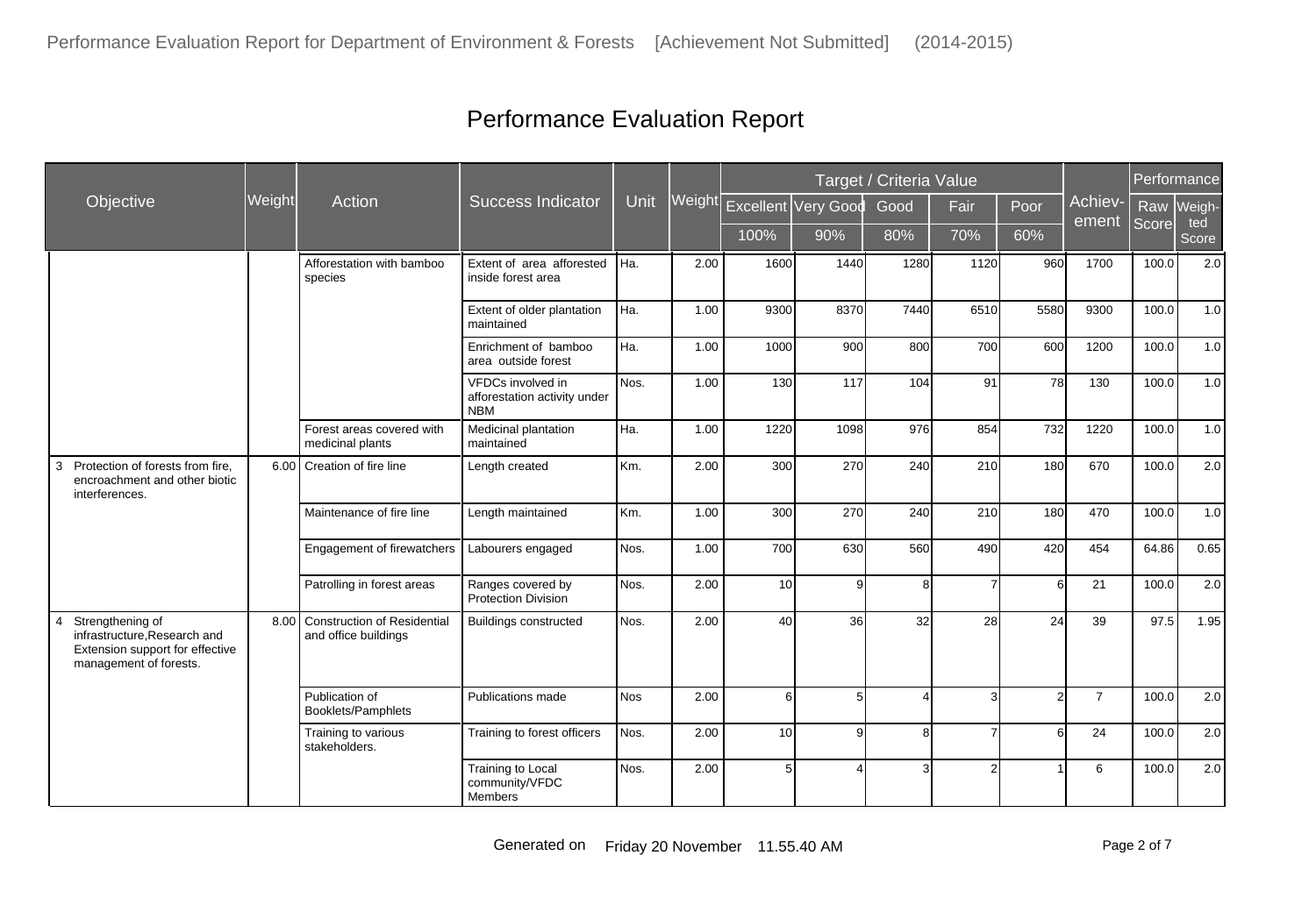|                                                                                                                    |        |                                                                                          |                                                             |             |        |                            | Target / Criteria Value |                |                                             | Performance |                  |       |              |
|--------------------------------------------------------------------------------------------------------------------|--------|------------------------------------------------------------------------------------------|-------------------------------------------------------------|-------------|--------|----------------------------|-------------------------|----------------|---------------------------------------------|-------------|------------------|-------|--------------|
| Objective                                                                                                          | Weight | Action                                                                                   | <b>Success Indicator</b>                                    | <b>Unit</b> | Weight | <b>Excellent Very Good</b> |                         | Good           | Fair                                        | Poor        | Achiev-<br>ement | Raw   | Weigh-       |
|                                                                                                                    |        |                                                                                          |                                                             |             |        | 100%                       | 90%                     | 80%            | 70%                                         | 60%         |                  | Score | ted<br>Score |
| Sustainable management of the<br>5<br>forests with people's<br>participation                                       |        | 8.00 Preparation of working plans                                                        | Divisions to cover                                          | Nos.        | 3.00   |                            |                         | 0.8            | 0.6                                         | 0.4         | $\overline{4}$   | 100.0 | 3.0          |
|                                                                                                                    |        | Implementation of Working<br>Plans                                                       | No of divisions<br>implementing Working<br>Plans            | <b>Nos</b>  | 3.00   | $\overline{3}$             | $\overline{2}$          |                | 0.8                                         | 0.6         | $\overline{4}$   | 100.0 | 3.0          |
|                                                                                                                    |        | Value addition to forest<br>produce                                                      | Setting up and<br>strengthening of value<br>addition center | <b>Nos</b>  | 2.00   |                            | 0.9                     | 0.8            | 0.7                                         | 0.6         | $\overline{1}$   | 100.0 | 2.0          |
| Development of Fauna in the<br>6<br>State by preservation of<br>existing wildlife by providing<br>healthy habitats | 11.00  | Habitat improvement and<br>implementation of Wildlife<br>Management/Conservation<br>Plan | Implementation of WL<br>Management/Conservation<br>Plan     | Nos.        | 1.50   | 10 <sup>1</sup>            | g                       | 8              |                                             | 6           | 10               | 100.0 | 1.5          |
|                                                                                                                    |        |                                                                                          | Additional Division covered Nos.                            |             | 1.00   |                            | 0.8                     | 0.6            | 0.4                                         | 0.2         | $\mathbf{1}$     | 100.0 | 1.0          |
|                                                                                                                    |        |                                                                                          | Implementation of effective Date<br>Anti-poaching scheme    |             | 0.50   | 01/11/2014                 |                         |                | 30/11/2014 01/01/2015 15/02/2015 15/03/2015 |             |                  | N/A   | N/A          |
|                                                                                                                    |        | Plantation of fruit bearing<br>species                                                   | Seedlings planted                                           | Nos.        | 2.00   | 150000                     | 135000                  | 120000         | 105000                                      | 90000       | 169000           | 100.0 | 2.0          |
|                                                                                                                    |        | Construction of watch<br>towers, check gates to check<br>poaching                        | No of watch tower<br>constructed                            | Nos.        | 1.00   |                            | 3                       | $\overline{2}$ |                                             | 0.5         | $\overline{7}$   | 100.0 | 1.0          |
|                                                                                                                    |        |                                                                                          | No of check gate<br>constructed                             | Nos.        | 1.00   | 3                          | $\overline{2}$          |                | 0.8                                         | 0.6         | 3                | 100.0 | 1.0          |
|                                                                                                                    |        | Provision of water                                                                       | No. of water tanky<br>constructed                           | Nos.        | 1.00   |                            | 3                       | $\mathcal{P}$  |                                             | 0.5         | $\overline{4}$   | 100.0 | 1.0          |
|                                                                                                                    |        | Community involvement in<br>wildlife protection                                          | Communities involved                                        | Nos.        | 1.00   | 110                        | 99                      | 88             | 77                                          | 66          | 229              | 100.0 | 1.0          |
|                                                                                                                    |        |                                                                                          | Individuals trained in<br>awareness campaign                | <b>Nos</b>  | 1.00   | 1000                       | 900                     | 800            | 700                                         | 600         | 1184             | 100.0 | 1.0          |
|                                                                                                                    |        | Development of wetlands                                                                  | Wetlands covered                                            | Hectares    | 1.00   | 2                          |                         | 0.8            | 0.6                                         | 0.4         | $\overline{2}$   | 100.0 | 1.0          |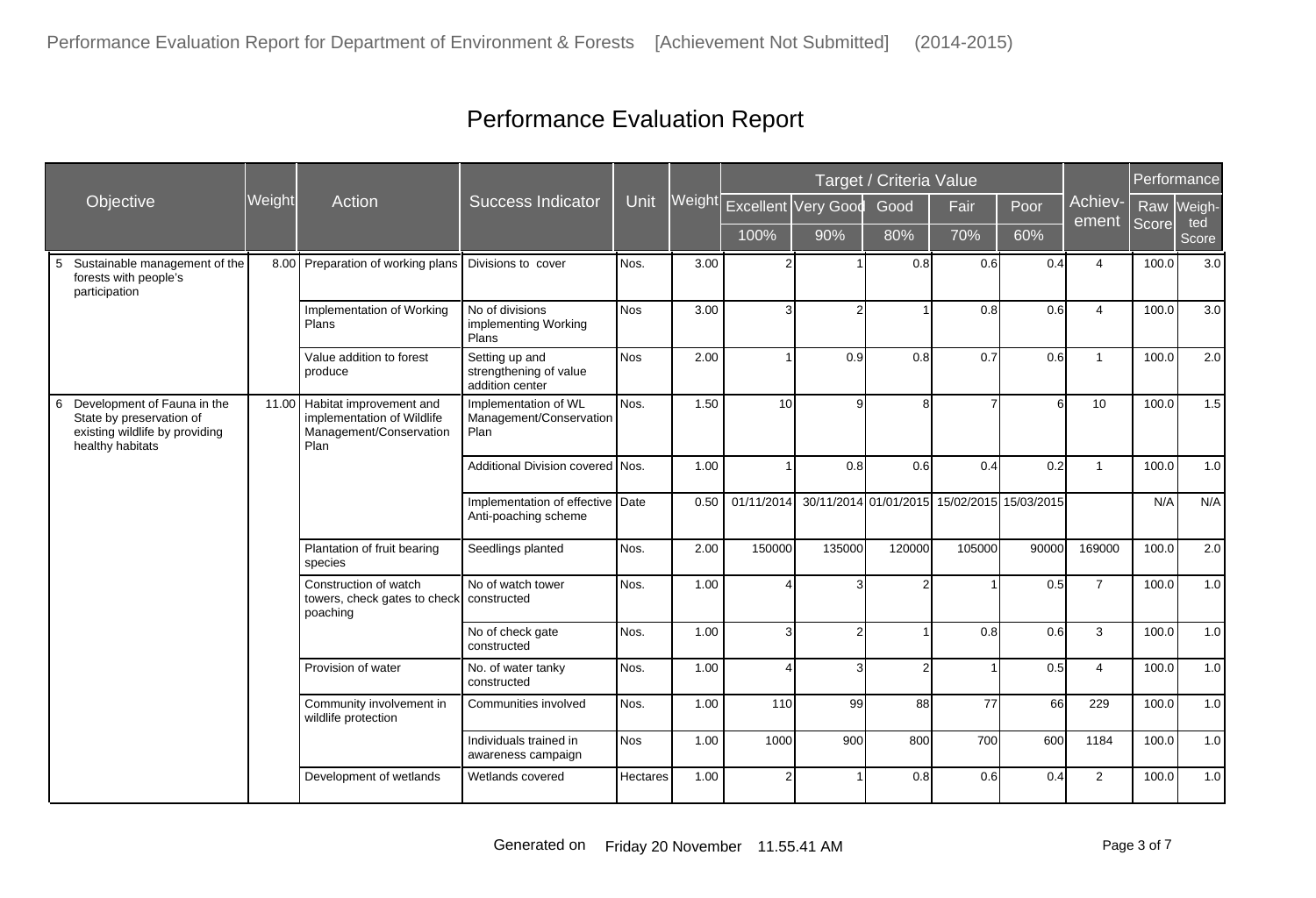|                                                                                                                                                                            |        |                                                                                                          |                                                                                                                 |             |        |            |                     | Target / Criteria Value |                 |                                             |                                                        | Performance |              |
|----------------------------------------------------------------------------------------------------------------------------------------------------------------------------|--------|----------------------------------------------------------------------------------------------------------|-----------------------------------------------------------------------------------------------------------------|-------------|--------|------------|---------------------|-------------------------|-----------------|---------------------------------------------|--------------------------------------------------------|-------------|--------------|
| Objective                                                                                                                                                                  | Weight | Action                                                                                                   | <b>Success Indicator</b>                                                                                        | <b>Unit</b> | Weight |            | Excellent Very Good | Good                    | Fair            | Poor                                        | Achiev-<br>ement                                       | Raw         | Weigh-       |
|                                                                                                                                                                            |        |                                                                                                          |                                                                                                                 |             |        | 100%       | 90%                 | 80%                     | 70%             | 60%                                         |                                                        | Score       | ted<br>Score |
| Promotion of eco-tourism<br>through development of<br>potential sites and<br>Collaboration with other<br>Departments/Agencies.                                             | 3.00   | Identification of sites for<br>promotion of eco-tourism                                                  | Potential sites to be<br>identified                                                                             | Nos.        | 1.00   |            |                     | 0.8                     | 0.6             | 0.4                                         | 2                                                      | 100.0       | 1.0          |
|                                                                                                                                                                            |        | Preparation of plan for<br>development of eco-tourism                                                    | Master Plan to be prepared Date                                                                                 |             | 1.50   | 15/04/2014 |                     |                         |                 |                                             | 30/05/2014 15/12/2014 28/02/2015 15/03/2015 15/04/2014 | 100.0       | 1.5          |
|                                                                                                                                                                            |        | Linkage of Environment &<br>Forest Department with<br>other line<br>Departments/Agencies/Instit<br>utes  | Collaboration with other<br>line Departments viz.<br>Tourism, R & D and other<br>Land based departments<br>etc. | Date        | 0.50   | 15/01/2015 |                     |                         |                 | 30/01/2015 15/02/2015 28/02/2015 15/03/2015 |                                                        | N/A         | N/A          |
| Addressing key concerns<br>8<br>related to climate change<br>through effective adaptation<br>and mitigation efforts and<br>Monitoring and Evaluation of<br>such activities | 5.00   | Implementation of Green<br><b>India Mission</b>                                                          | Preparation of Perspective   Nos.<br>Plans for 8 L2 landscapes                                                  |             | 1.00   | 8          | $\overline{7}$      | 6                       | $5\overline{)}$ |                                             | $\overline{7}$                                         | 90.0        | 0.9          |
|                                                                                                                                                                            |        | Implementation of externally<br>aided projects on capacity<br>building and infrastructure<br>development | Number of externally aided Nos.<br>project implement                                                            |             | 1.00   | 2          |                     | 0.8                     | 0.6             | 0.4                                         | $\overline{1}$                                         | 90.0        | 0.9          |
|                                                                                                                                                                            |        |                                                                                                          | Number of buildings<br>constructed                                                                              | Nos.        | 1.00   | 5          | $\overline{4}$      | 3                       | $\overline{2}$  |                                             | 6                                                      | 100.0       | 1.0          |
|                                                                                                                                                                            |        | Meeting of senior forest<br>officers                                                                     | Meetings held                                                                                                   | Nos.        | 1.00   | 10         | $\vert 9 \vert$     | 8                       | $\overline{7}$  | 6                                           | 27                                                     | 100.0       | 1.0          |
|                                                                                                                                                                            |        | Scrutiny of<br>monthly/quarterly/annual<br>reports                                                       | Progress reports to be<br>scrutinized                                                                           | $\%$        | 1.00   | 100        | 90 <sup>°</sup>     | 80                      | 70              | 60                                          | 100                                                    | 100.0       | 1.0          |
| Efficient use of IT', improved<br>9<br>internal<br>efficiency/responsiveness/servi<br>ce delivery in the department*                                                       | 8.00   | Setting up of GIS Cell                                                                                   | Strengthening of GIS Cell                                                                                       | Nos.        | 2.00   |            | 0.8                 | 0.6                     | 0.4             | 0.2                                         | $\overline{1}$                                         | 100.0       | 2.0          |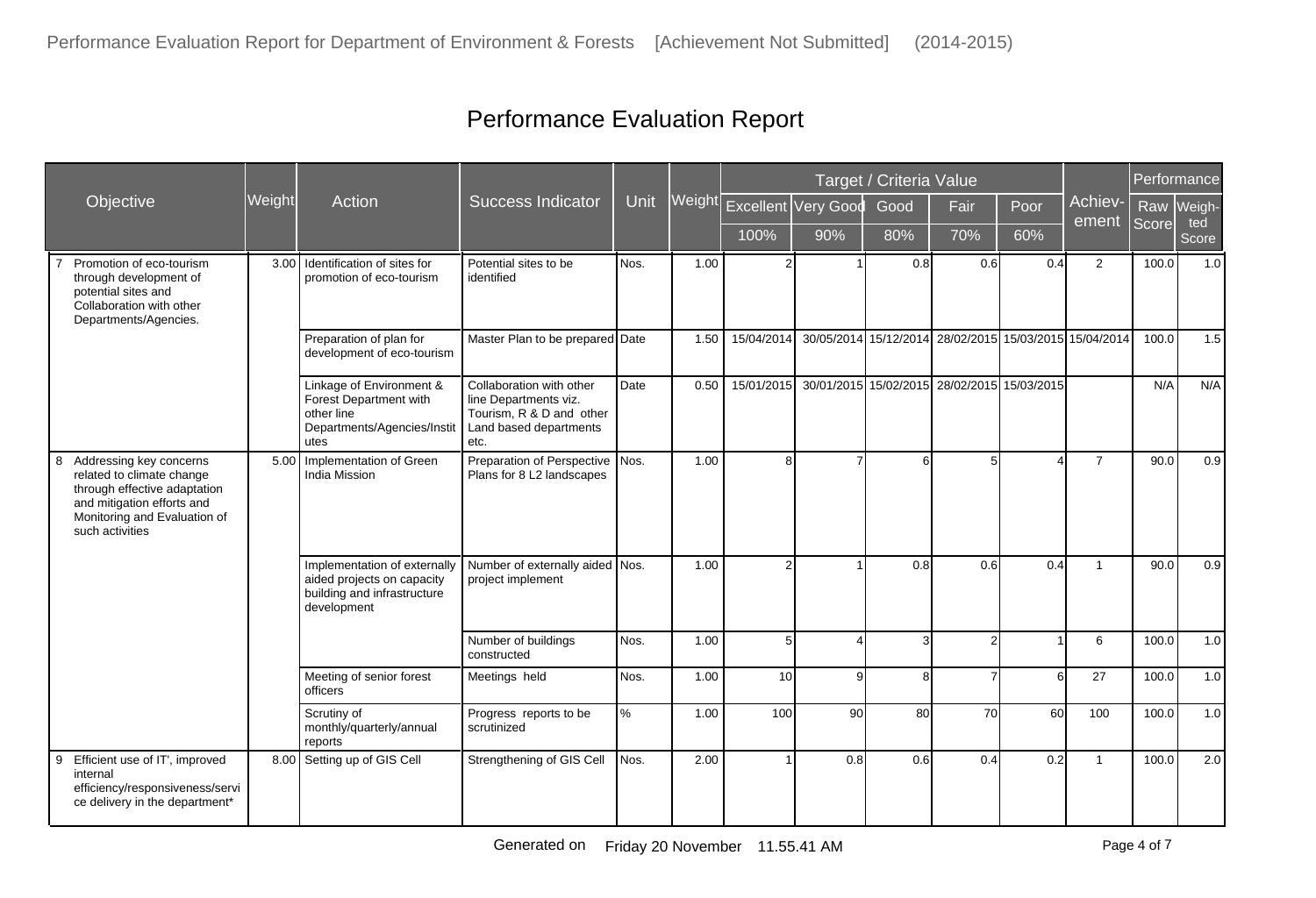|                                                                                                                                                                                        |        |                                                                                             |                                                           |             |        |                 |                     | Target / Criteria Value |                                                        |                |                  | Performance |              |
|----------------------------------------------------------------------------------------------------------------------------------------------------------------------------------------|--------|---------------------------------------------------------------------------------------------|-----------------------------------------------------------|-------------|--------|-----------------|---------------------|-------------------------|--------------------------------------------------------|----------------|------------------|-------------|--------------|
| Objective                                                                                                                                                                              | Weight | <b>Action</b>                                                                               | <b>Success Indicator</b>                                  | <b>Unit</b> | Weight |                 | Excellent Very Good | Good                    | Fair                                                   | Poor           | Achiev-<br>ement | Raw         | Weigh-       |
|                                                                                                                                                                                        |        |                                                                                             |                                                           |             |        | 100%            | 90%                 | 80%                     | 70%                                                    | 60%            |                  | Score       | ted<br>Score |
|                                                                                                                                                                                        |        | Digitization and generation<br>of maps through GIS                                          | Range boundaries digitized Nos.                           |             | 1.00   | 71              | 64                  | 57                      | 50                                                     | 43             | 72               | 100.0       | 1.0          |
|                                                                                                                                                                                        |        |                                                                                             | Digitization of Reserved<br>Forest                        | Nos.        | 2.00   | 20              | 18                  | 16                      | 14                                                     | 12             | 21               | 100.0       | 2.0          |
|                                                                                                                                                                                        |        |                                                                                             | <b>Digitization of Protected</b><br>areas                 | Nos.        | 1.00   | 10 <sup>1</sup> | 9 <sub>l</sub>      | 8                       | $\overline{7}$                                         | $6 \mid$       | 10               | 100.0       | 1.0          |
|                                                                                                                                                                                        |        | Providing computers and<br>GPS set to frontline forest<br>officers                          | Procurement of computers Nos.<br>for divisions/ranges     |             | 1.00   | 5 <sup>1</sup>  | 4                   |                         | $\overline{2}$                                         |                | 40               | 100.0       | 1.0          |
|                                                                                                                                                                                        |        |                                                                                             | Supply of GPS handset to<br><b>Divisions</b>              | Nos.        | 1.00   | 10              | 9                   | 8                       | $\overline{7}$                                         | 6 <sup>1</sup> | $\Omega$         | 0.0         | 0.0          |
| 10 Regeneration/cultivation and<br>value-addition to the forest<br>produces particularly bamboos<br>and establishment of linkages<br>to potential markets for value-<br>added products |        | 8.00 Felling and Marketing of<br>private bamboo                                             | Guidelines for harvest and<br>sale of private bamboo      | Date        | 3.00   | 30/04/2014      |                     |                         | 30/05/2014 15/06/2014 30/06/2014 15/07/2014 25/04/2014 |                |                  | 100.0       | 3.0          |
|                                                                                                                                                                                        |        | Provision of technical<br>support to bamboo planters<br>under New Land Use Policy<br>(NLUP) | No. of beneficiaries under<br>bamboo trade of NLUP        | <b>Nos</b>  | 2.00   | 600             | 540                 | 480                     | 420                                                    | 360            | 682              | 100.0       | $2.0\,$      |
|                                                                                                                                                                                        |        |                                                                                             | No. of training given to<br><b>NLUP</b> beneficiaries     | Nos.        | 1.00   | 6               | 5 <sub>5</sub>      |                         | $\overline{3}$                                         | $\overline{2}$ | $\overline{1}$   | 0.0         | $0.0\,$      |
|                                                                                                                                                                                        |        | Setting up of Bamboo<br>Processing Centre and<br>establishing market linkages               | Strengthening of bamboo<br>model value addition<br>center | Nos.        | 2.00   |                 | 0.8                 | 0.6                     | 0.4                                                    | 0.2            | $\overline{1}$   | 100.0       | 2.0          |
| 11 Improvement of ambient<br>environment through monitoring<br>of air/water quality and<br>environmental education and<br>awareness                                                    | 8.00   | Monitoring of air/water<br>quality by State Pollution<br><b>Control Board</b>               | Number of water<br>monitoring stations                    | Nos.        | 1.00   | 6               | 5 <sup>1</sup>      |                         | 3I                                                     | $\mathcal{P}$  | 56               | 100.0       | 1.0          |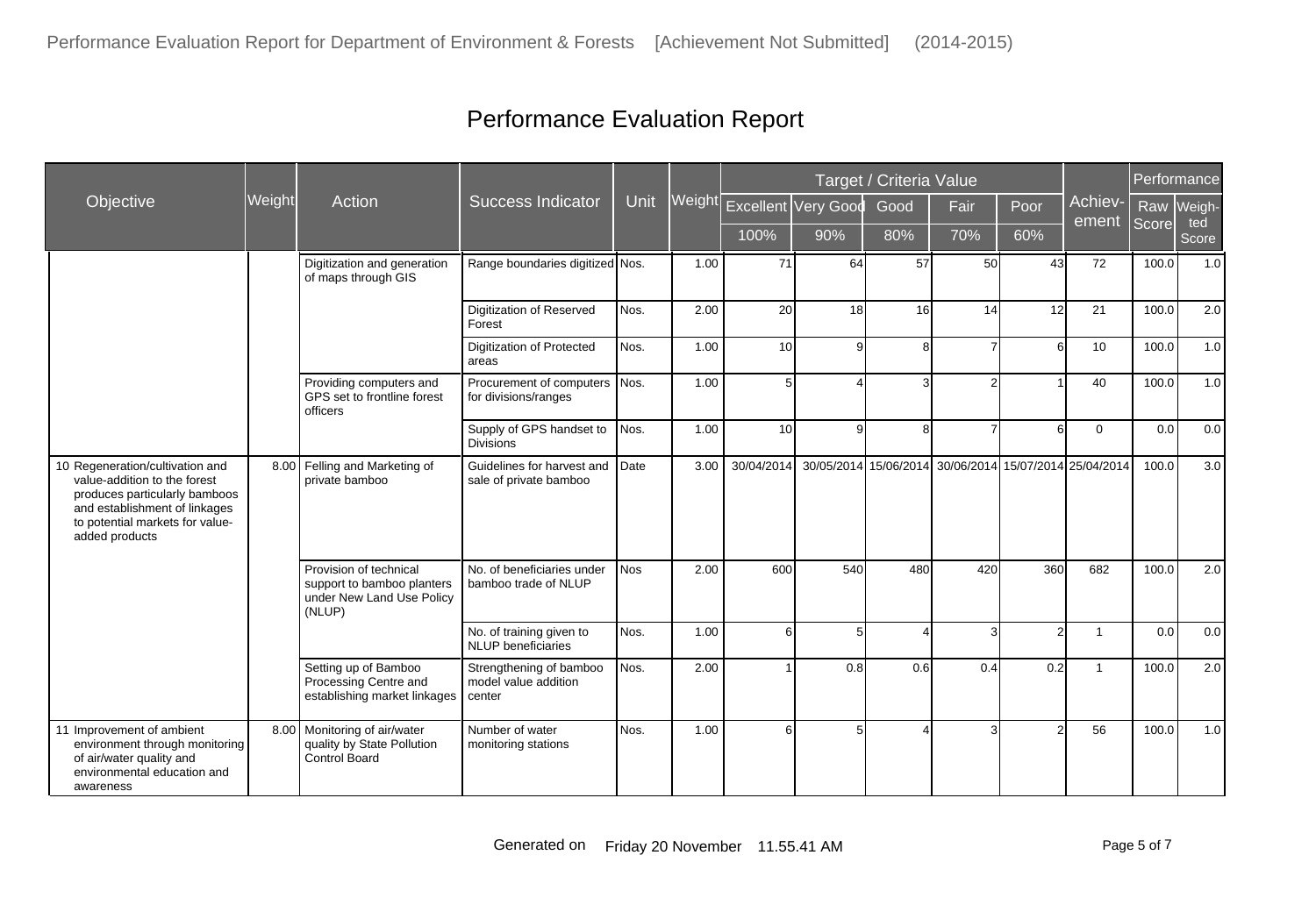|                                                |               |                                                                                                                                         |                                                                             |      |        |            |                                                        | Target / Criteria Value |                |      |                                  | Performance |              |
|------------------------------------------------|---------------|-----------------------------------------------------------------------------------------------------------------------------------------|-----------------------------------------------------------------------------|------|--------|------------|--------------------------------------------------------|-------------------------|----------------|------|----------------------------------|-------------|--------------|
| Objective                                      | <b>Weight</b> | Action                                                                                                                                  | <b>Success Indicator</b>                                                    | Unit | Weight |            | Excellent Very Good                                    | Good                    | Fair           | Poor | Achiev-<br>ement                 | Raw         | Weigh-       |
|                                                |               |                                                                                                                                         |                                                                             |      |        | 100%       | 90%                                                    | 80%                     | 70%            | 60%  |                                  | Score       | ted<br>Score |
|                                                |               |                                                                                                                                         | Frequency of water quality<br>monitored                                     | Nos. | 1.00   | 12         | 11                                                     | 10 <sup>1</sup>         | 8              |      | 12                               | 100.0       | 1.0          |
|                                                |               |                                                                                                                                         | Additional water sample<br>test                                             | Nos. | 1.00   | 20         | 18                                                     | 16                      | 14             | 12   | 54                               | 100.0       | 1.0          |
|                                                |               |                                                                                                                                         | Number of air monitoring<br>stations                                        | Nos. | 1.00   | 11         | 10                                                     | 9l                      | 8              | 6    | 11                               | 100.0       | 1.0          |
|                                                |               |                                                                                                                                         | Frequency of air quality<br>monitored                                       | Nos. | 1.00   | 96         | 86                                                     | 77                      | 67             | 58   | 107                              | 100.0       | 1.0          |
|                                                |               | Awareness building on uses<br>of plastic and other<br>environmental issues in<br>coordination with eco-clubs<br>and other relevant NGOs | Awareness generation<br>campaigns and programs<br>organised                 | Nos. | 1.00   | 15         | 14                                                     | 12                      | 11             | 9    | 15                               | 100.0       | 1.0          |
|                                                |               |                                                                                                                                         | <b>Educational Institutions</b><br>covered                                  | Nos. | 1.00   | 10         | 9                                                      | 8l                      | $\overline{7}$ | 6    | 15                               | 100.0       | 1.0          |
|                                                |               |                                                                                                                                         | Number of Eco CLubs and Nos.<br><b>Environmental NGOS</b><br>engaged        |      | 1.00   | 250        | 225                                                    | 200                     | 175            | 150  | 337                              | 100.0       | 1.0          |
| Efficient functioning of the RFD<br>System     | 5.00          | Timely submission of Mid<br>Term Achievement                                                                                            | On-time submission                                                          | Date | 1.0    | 10/10/2014 | 11/10/2014 15/10/2014                                  |                         |                |      | 25/10/2014 15/03/2014 20/04/2015 | 100.0       | 1.0          |
|                                                |               | Timely submission of<br>Results for 2013-2014                                                                                           | On-time submission                                                          | Date | 2.0    | 01/05/2014 | 02/05/2014 05/05/2014 06/05/2014 07/05/2014 01/04/2014 |                         |                |      |                                  | 100.0       | 2.0          |
|                                                |               | Timely submission of Draft<br>RFD for 2014-2015 for<br>approval.                                                                        | On-time submission                                                          | Date | 2.0    | 05/03/2014 | 06/03/2014 07/03/2014 10/03/2014 07/05/2014 15/10/2014 |                         |                |      |                                  | 0.0         | 0.0          |
| Effective redressal of citizens'<br>grievances | 5.00          | Timely disposal of citizens'<br>grievances lodged through<br><b>FAKSELNA BOX</b>                                                        | Citizens' grievances<br>disposed off from<br>FAKSELNA BOX within 30<br>days | $\%$ | 2.0    | 100        | 90 <sup>1</sup>                                        | 80                      | 70             | 60   | 100                              | 100.0       | 2.0          |
|                                                |               | Timely disposal of citizens'<br>grievances lodged through<br>www.                                                                       | Citizens' grievances<br>disposed off through<br>www.mipuiaw.nic.in          | $\%$ | 3.0    | 100        | 90                                                     | 80                      | 70             | 60   | 100                              | 100.0       | 3.0          |

\* Mandatory Objective(s)